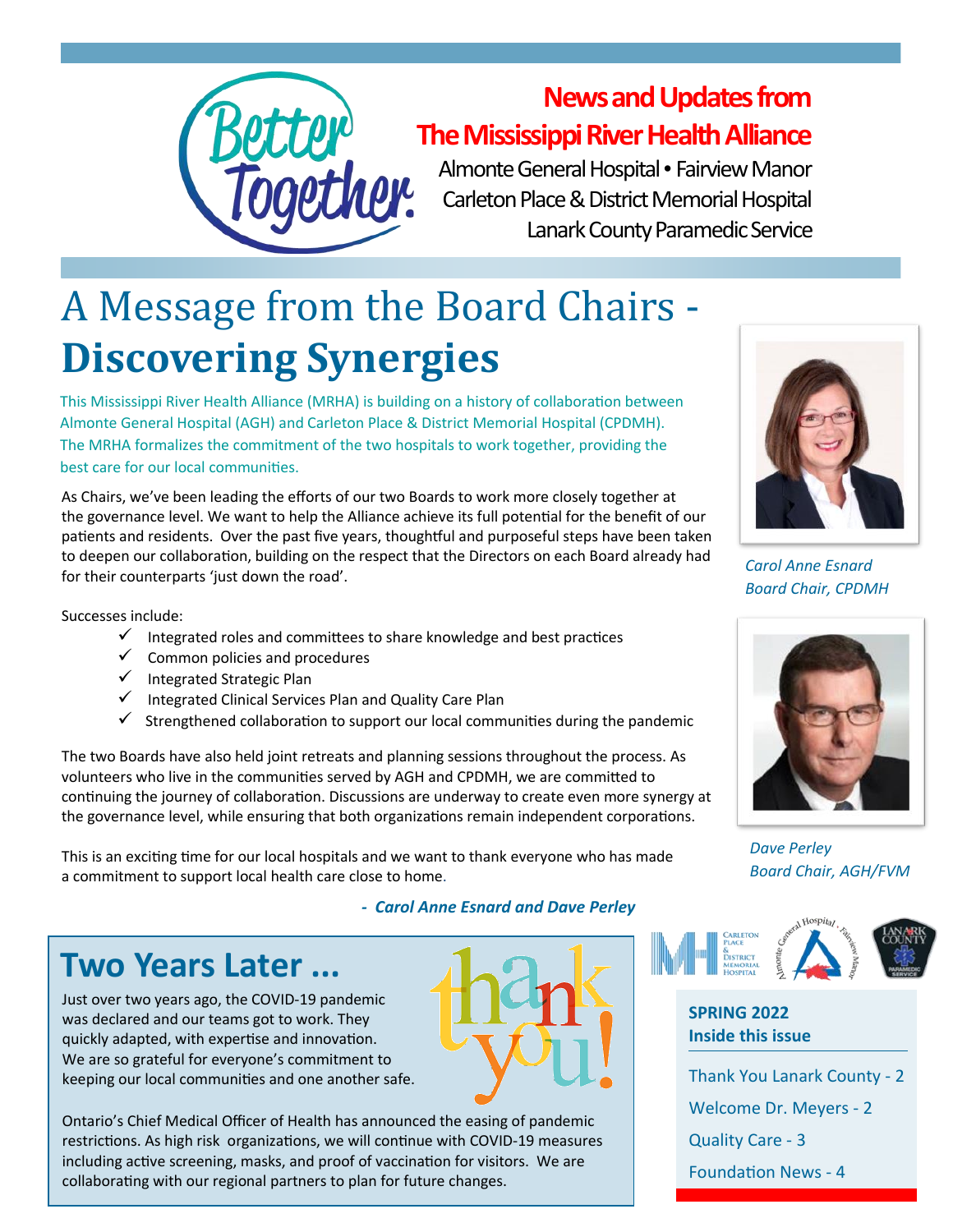

### **Thank You to Lanark County Council**

Lanark County Council has provided \$100,000 to Almonte General Hospital and \$100,000 to Carleton Place & District Memorial Hospital.

The funds will be used to support the new Emergency Department Comprehensive Capital Campaign in Carleton Place and the CT Scanner Campaign in Almonte.

Thank you to Lanark County Council for investing in excellent care for the residents of Lanark County. Along with our generous donors, the contributions from County Council help to ensure that modern, up-to-date equipment and facilities are available close to home.



# **What's New**

#### **Stage 4.1 Submitted**

Planning during a pandemic isn't easy, but the CPDMH team is committed to building a new state-of-the-art Emergency Department to care for our local communities. The next set of planning documents has been submitted to the Ministry of Health for approval.

"We are in stage four of a five-stage project. Stage 4 is the pre-construction phase which includes working drawings and contract documents to go to tender," explains Randy Shaw, Integrated Vice President of Corporate Support Services and Capital Projects. "Both internal and community stakeholders have been consulted and we are grateful for their excellent advice and insights."

#### **Welcome Dr. Meyers**

Welcome to family physician Dr. Émilie Meyers who has taken over Dr. Caragianis's family medicine practice. She says she is excited to join the CPDMH team. "I came here so work would be closer for my husband and me. This will make it easier to raise our family. I plan to be here for the long term."



Dr. Meyers grew up in Mississauga and Montreal and completed her medical training in Ottawa. During her studies, she spent some time in Carleton Place working with Dr. Potvin. She also has an interest in hospital medicine and will be looking after her patients who need to be admitted to the hospital. Dr. Meyers is not accepting new patients at this time so that she can be available for her current ones.

### **Introducing a Better Booking System**

The Mississippi River Health Alliance's Integrated Clinical Services Plan identified that a shared Operating Room, Ambulatory Clinic, and Diagnostic Imaging booking system at AGH and CPDMH would improve efficiency, utilization, and patient access. It is highly secure, creates collaborative communication, and helps build



common processes that will enable integration across sites and ensure consistency in booking appointments. This centralized booking solution will support both growing communities for better patient care closer to home.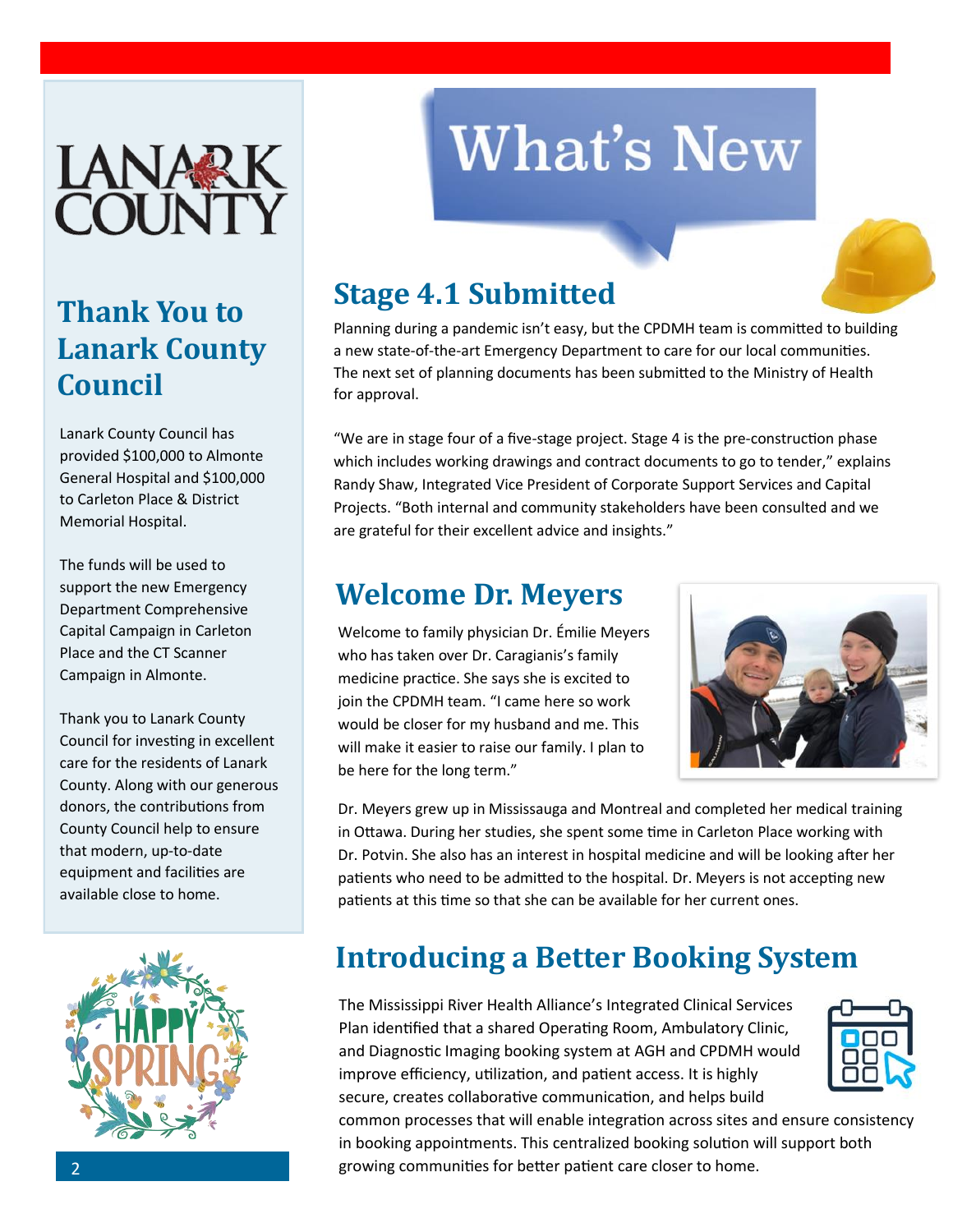# **IV Smart Pumps Support Safer Care**

Thanks to generous AGH-FVM Foundation and CPDMH Foundation donors, both hospitals are now using IV (intra-venous) Smart Pumps to improve patient safety. "The smart pumps support our clinical staff by providing valuable information at their fingertips," notes Jason Hann, Integrated Vice President, Patient & Resident Services and Chief Nursing Executive. "The equipment helps to eliminate the chance of errors in the quantity, duration, and rate of administration - supporting safer care for our patients." Smart pumps are used to administer medications to patients in a safe and standardized way. Software in each pump has embedded safety limits to reduce drug dosing errors. Built-in alerts detect abnormalities such as air in the IV line. And a standardized hospital drug library includes medications administered at AGH and CPDMH.

## **Caring for One Another**

In addition to for our community, it is important to care for one another as well. Paramedics with the Lanark County Paramedic Service (LCPS) have benefited from a peer support program. The program offers training in psychological first aid and resiliency for colleagues who are dealing with difficult things they experience at work. And now staff at the two hospitals will benefit as well. Over the next year, the goal is to have three staff members at each hospital complete the program.

### **Long-Term Care Research**

Fairview Manor is pleased to be part of a new Wellness Hub, an initiative led by St. Michael's Hospital in Toronto. The Wellness Hub provides support and resources for congregate living settings such as long-term care homes during COVID-19 and beyond. Fairview Manor will also be one of 72 homes involved in a COVID-19 research study focusing on immunology. The aim is to identify and learn about factors associated with COVID-19 immunity. This will lead to better understanding and prevention of spread of COVID-19, and potentially other infectious diseases, in long-term care and retirement homes.

### **Celebrating Our Team**

Close to 100 staff and physicians were recently honoured at our four organizations, representing 1,220 years of service combined! The annual Long Service Award events over the past two years have been interrupted by COVID-19, but it's important to celebrate the committed physicians and staff who exemplify our commitment to excellent care.

"We are grateful for the dedicated service these individuals provide to our patients and residents," notes President and CEO Mary Wilson Trider. "We look forward to being able to once again gather in person to honour future recipients."